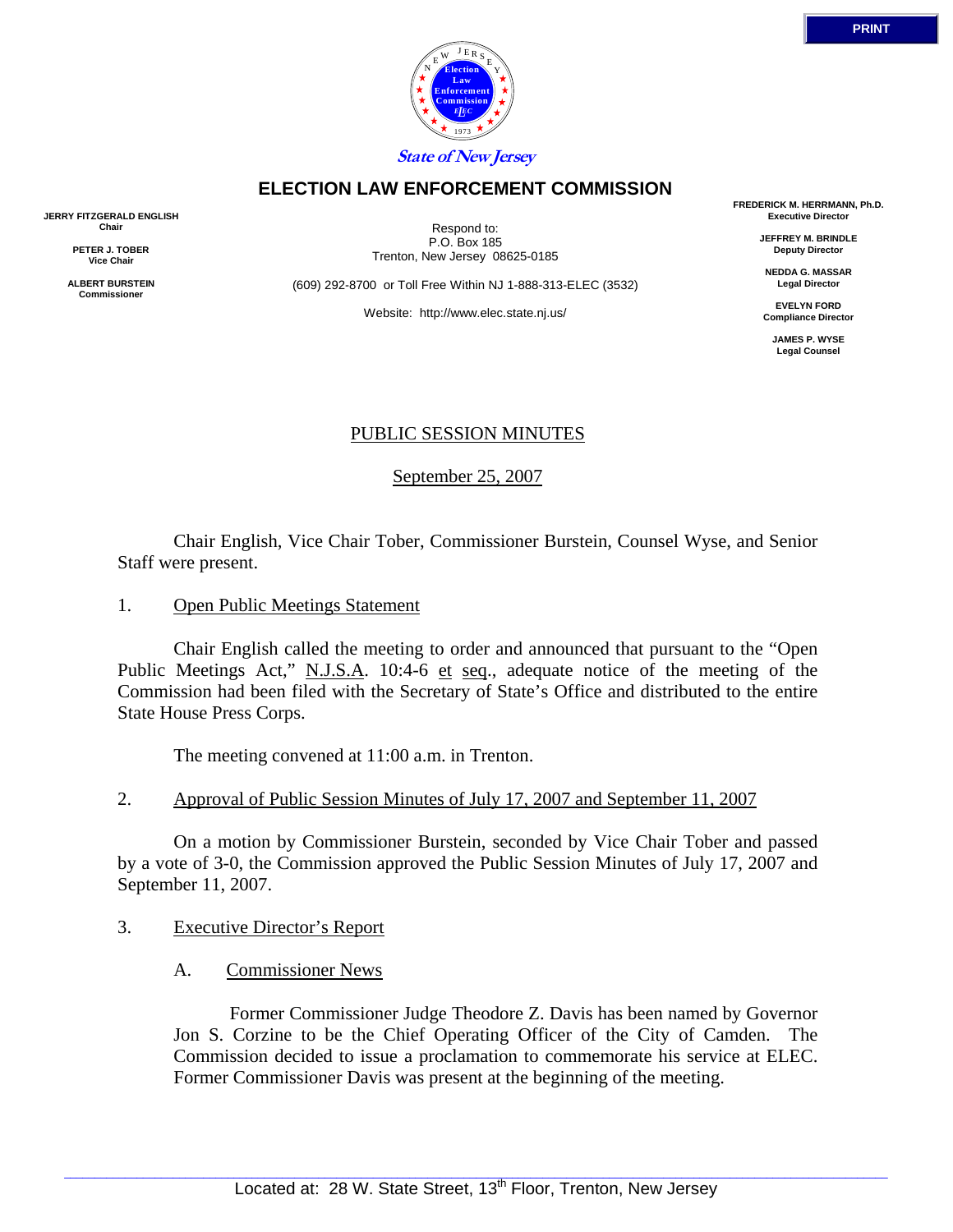#### B. Budget Update

 Executive Director Herrmann reported that as part of the administration's management efficiency reduction plan, ELEC has been assessed \$193,000 for Fiscal Year 2008. He stated that staff will meet this assessment with funds from the materials and supplies account and the computer account.

### C. Staff Activities

 According to the Executive Director, the Compliance Division reports that there are now 886 trained treasurers and 1,036 lobbyists. Executive Director Herrmann added that on September 10, 2007, the Special Programs Section in the Legal Division held its third Pay-to-Play Disclosure Training session at the Mercer County Community College Conference Center. He noted that the first reports are due September 28, 2007 for calendar 2006 activity. Executive Director Herrmann advised the Commission that additional training is being made available for groups upon request in the high tech room.

### D. Conference News

The Executive Director announced that ELEC hosted the  $20<sup>th</sup>$  annual meeting of the Northeastern Regional Conference on Lobbying (NORCOL) at the State House Annex on August 3, 2007. Executive Director Herrmann mentioned that Compliance Director Evelyn Ford chaired the meeting as the current NORCOL President and that she did an outstanding job in setting up and running the program. The Executive Director also mentioned that Robin Hittie, the Chief Counsel of the Pennsylvania Ethics Commission, was the keynote speaker. He said that she made comprehensive remarks about the new Pennsylvania Lobbying Law. Executive Director Herrmann informed the Commission that he provided an update on the New Jersey Lobbying Law and the Executive Director of the West Virginia Ethics Commission and the Chief Counsel of the Connecticut Ethics Commission made similar presentations about their state's laws. According to Executive Director Herrmann, ELEC staffers in the audience participated in a lively discussion comparing the laws of the four states in attendance. He noted that he distributed copies of Lobbying in New Jersey 2007 for the participants to take home and stated that the report has also been posted on the ELEC website to reach a larger audience. Executive Director Herrmann advised the Commission that he was elected NORCOL treasurer and Compliance Director Ford will continue as NORCOL President for another year. He added that next year's session will also be in New Jersey at the CSG-ERC meeting in Atlantic City.

The Executive Director reported that from July  $30<sup>th</sup>$  to August  $3<sup>rd</sup>$ , 2007, Legal Director Nedda Massar attended the Conference of Canadian Election Officials' annual meeting in Iqaluit, Nunavut. He indicated that as this year's Council on Governmental Ethics Laws (COGEL) President, she was invited to participate and make a presentation. She addressed the group on current COGEL activities and Canadian-American participation and cooperation in COGEL programs.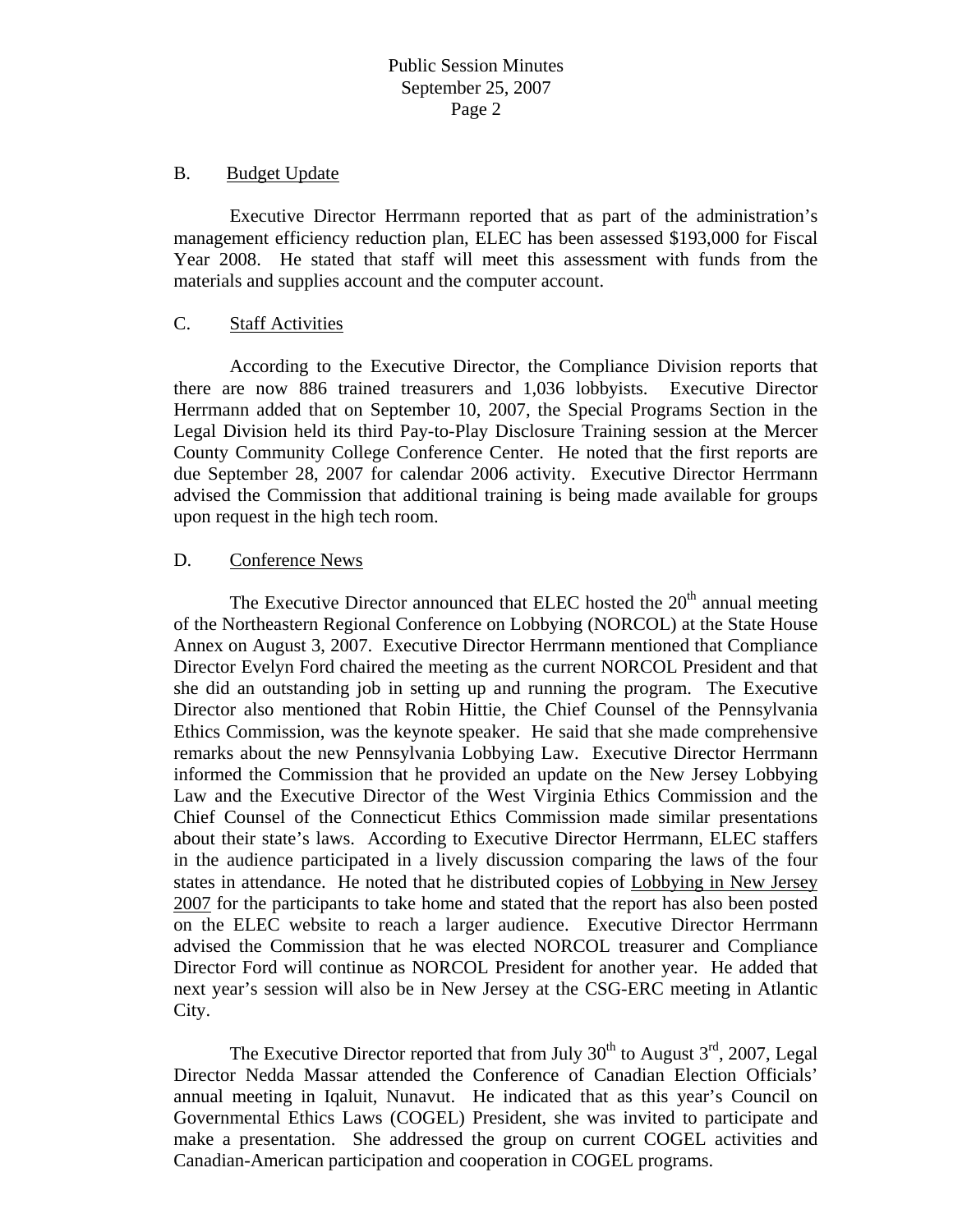Executive Director Herrmann noted that from September  $16<sup>th</sup>$  to  $19<sup>th</sup>$ , 2007, the Legal Director represented the Commission at the annual COGEL conference in Victoria, British Columbia. He added that as current COGEL President, she was responsible for running this year's meeting. Executive Director Herrmann said that he learned that the conference had many interesting sessions as usual on campaign finance and lobbying topics including: legislative/litigation updates, an electronic filing workshop, public financing, pay-to-play, and independent expenditures. The Executive Director informed the Commission that a searchable CD copy of the COGEL Campaign Financing & Lobbying Bibliography compiled by the Executive Director was made available to conference attendees. Finally, Executive Director Herrmann stated that former Canadian Prime Minister Joe Clark addressed a plenary session.

 According to Executive Director Herrmann, David Freel, the Executive Director of the Ohio Ethics Commission, won the COGEL Award and Frank Daley, the Executive Director of the Nebraska Accountability and Disclosure Commission, received the COGEL Service Award. The Executive Director added that Jeanne Olson, the retiring Executive Director of the Minnesota Campaign Finance and Public Disclosure Board, was given an honorary lifetime membership.

 The Commission presented Legal Director Massar with a Resolution commemorating her outstanding service over the past three years as COGEL President and member of the Steering Committee.

#### 4. Application of Pay-to-Play Laws to Nonprofit Business Entities

 At its March 6, 2007 meeting, the Commission voted to adopt regulations to implement the provisions of the pay-to-play disclosure law which requires a business entity that has received \$50,000 or more through government contracts in a calendar year to file an annual disclosure statement electronically with the Commission to report contract information and reportable contributions it has made. The disclosure statement filing requirement applies to all business entities, including for-profit and nonprofit ones. The disclosure requirement also extends to officers, directors, and their spouses of the business entities. The due date for the first annual disclosure report for calendar year 2006 is September 28, 2007.

 On September 19, 2007, staff received copies of inquiries directed to the Office of the Attorney General from both the Division of Purchase and Property (Department of the Treasury) and the Division of Local Government Services (Department of Community Affairs) requesting guidance as to whether or not those Divisions may interpret the pay-toplay laws such that they would not apply to nonprofit business entities. Staff also received an email from Edward McBride, Deputy Chief Counsel to the Governor, acknowledging the administration's understanding that in adopting its pay-to-play regulations, the Commission relied upon statements to the public by the Treasury and Community Affairs that nonprofit business entities are subject to pay-to-play requirements.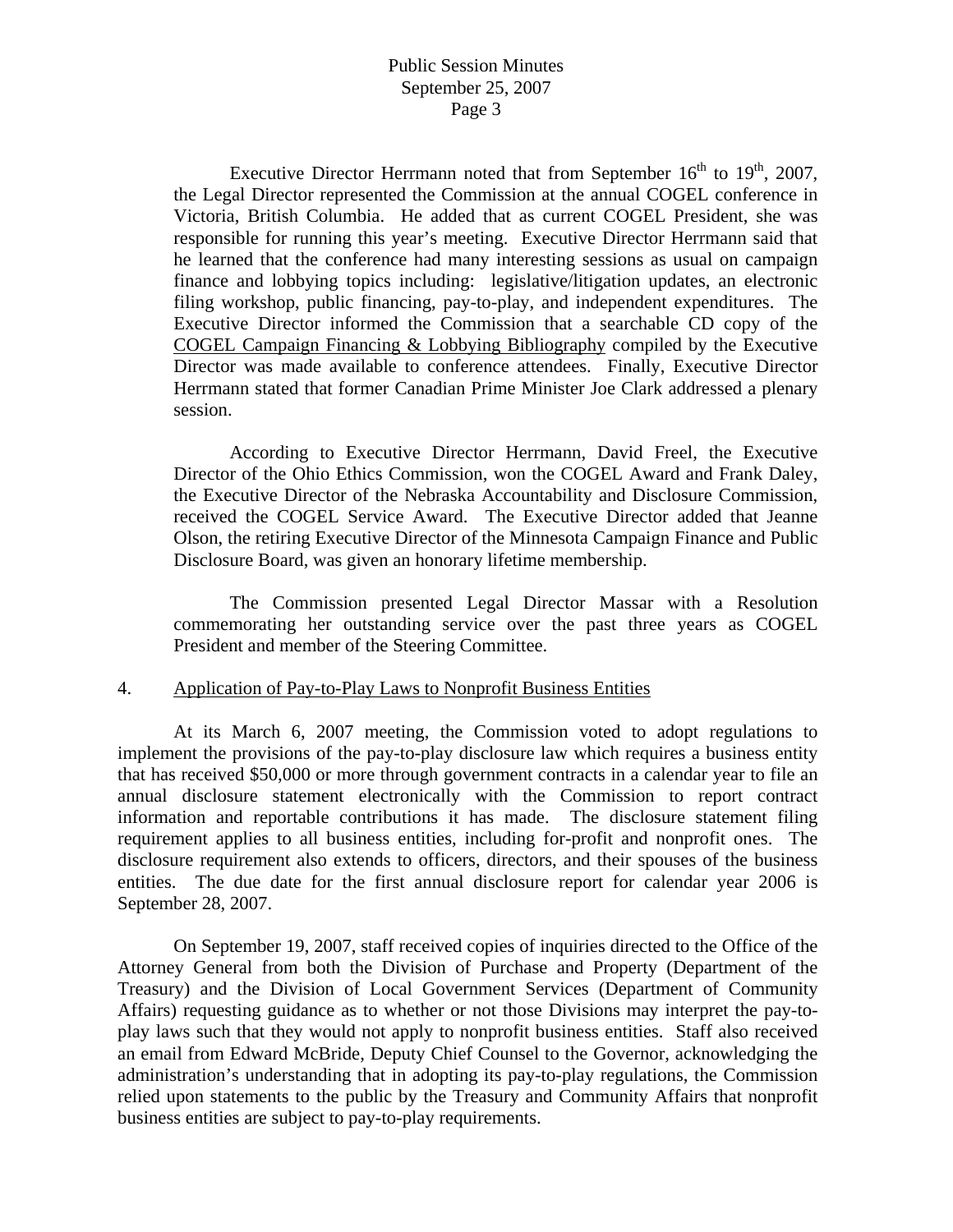Based upon the information received during the past week, staff recommended that the Commission consider suspending the September  $28<sup>th</sup>$  filing deadline for the business entity annual disclosure statement as applied only to nonprofit business entities. Staff stated that by exercising its authority to temporarily relax its rules and suspending the filing deadline, Commission application of the pay-to-play annual filing requirement would ultimately be consistent with the advice provided by the Office of the Attorney General.

 Chair English asked that minutes and transcripts of Commission discussions related to the nonprofit disclosure issue be provided to the Attorney General. Chair English said that it is important that the Attorney General have the benefit of information on the process by which the Commission determined that nonprofit business entities are subject to the disclosure requirement.

 Chair English asked for an explanation as to the difference between contracts and grants.

 Legal Director Massar explained that the Commission has stated throughout the payto-play rulemaking process that ELEC does not have jurisdiction over or expertise in contracting issues such as whether or not both contracts and grants are subject to pay-to-play requirements. She further noted that there are many different kinds of contracts and grants administered at all levels of government which add to the complexity of the pay-to-play issues.

 Staff reiterated that the Commission has authority to relax its rule requiring that nonprofit businesses file an annual pay-to-play disclosure statement on September 28, 2007.

 Chair English said that the Commission is independent and the Commissioners make decisions based on their own legal advice.

 Vice Chair Tober stated that there is a substantial amount of public money in contracts with nonprofit entities and that he believed that disclosure by these entities is important for the public. He said that he did not foresee himself changing his opinion in a month's time.

 Commissioner Burstein said that any change in policy should be legislative. He said, however, that he sees no problem in relaxing the regulation until the next meeting.

 Chair English agreed with establishing a delayed reporting deadline for nonprofit business entities to allow time to receive and review the anticipated Attorney General opinion.

 Chair English asked for a motion to relax the rule involving nonprofits until the next meeting and indicated that she would reluctantly support the motion.

 Commissioner Burstein made a motion to delay the filing deadline for disclosure by nonprofit business entities until the next meeting. The motion was seconded by Vice Chair Tober.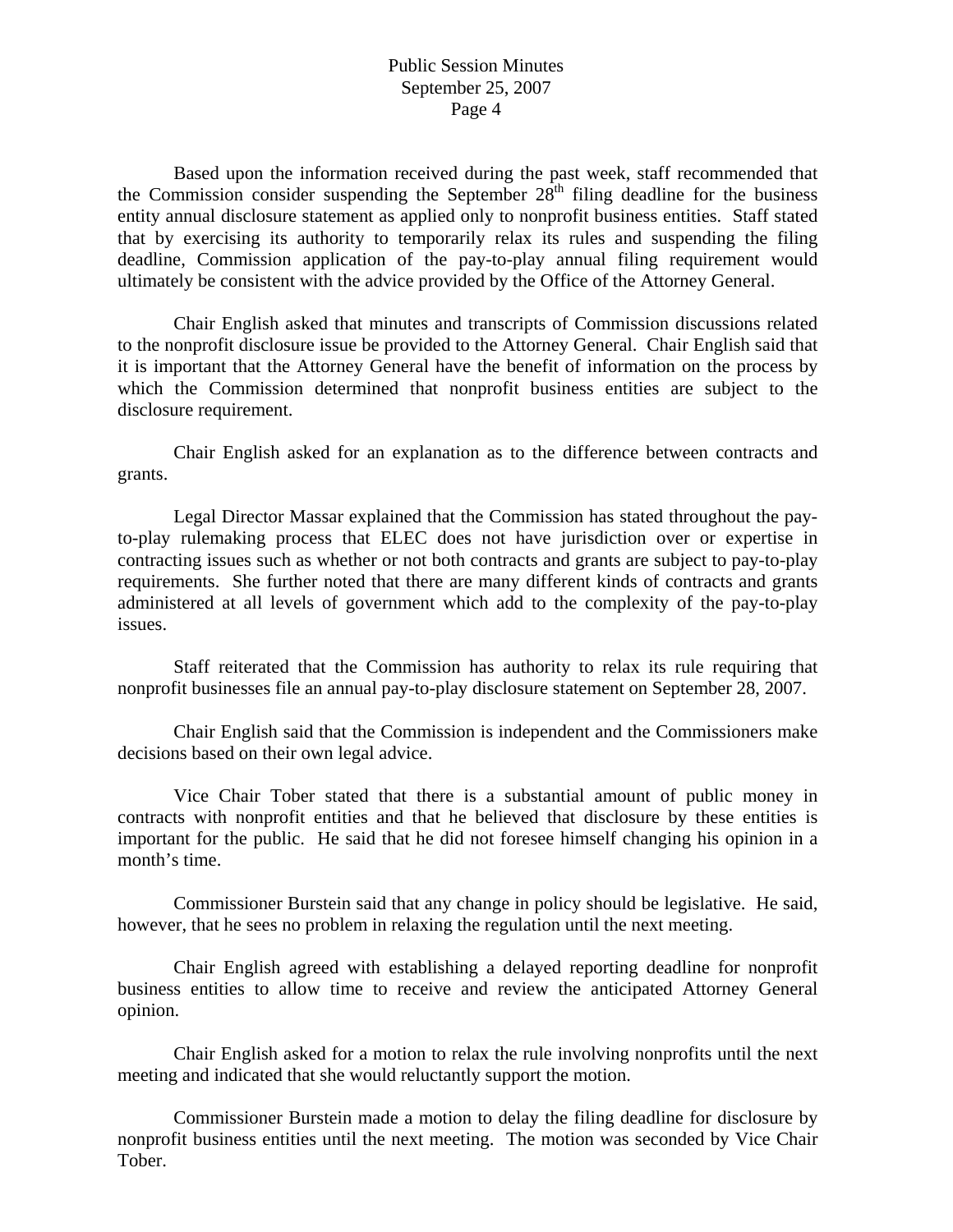Vice Chair Tober asked whether or not the Commission could grant further extensions of the filing deadline. He suggested that the new disclosure date be on a date after the October 23rd meeting. Legal Director Massar said that the Commission could again relax its rule at the October  $23<sup>rd</sup>$  meeting to delay the filing deadline as long as notice was provided to affected entities.

 The Commission determined that the filing deadline for nonprofit business entities should be October 30, 2007.

Chair English asked for comments from the public.

 John Rodgers, Vice President of the New Jersey Business and Industry Association, stated that the rules are very burdensome for the business community. He said that the business community is still struggling as to the question of what is a contract and what is a grant. He said that he is in favor of disclosure but that the law is burdensome and confusing. He applauded ELEC staff, however, for being responsive and helpful.

 Chair English recognized Robert Polakowski, representing New Jersey Independent Colleges and Universities. Mr. Polakowski stated that he favors the motion to relax the disclosure requirement for nonprofits and added that the main issue is the confusion about contracts and grants.

 Chair English recognized Linda Czipo, representing the Center for Nonprofits. Ms. Czipo stated that she supported the regulation and that her organization is doing its best to help nonprofits comply. She said that there are many unanswered questions and much confusion.

 Chair English next recognized Mr. Harry Pozycki, Chair of the Center for Civic Responsibility. Mr. Pozycki stated that he supports allowing further deliberation with regard to the issue of nonprofits. He said that the pay-to-play legislation was developed in response to for-profit entities who make large contributions prior to receiving contracts. He also said there have been indictments of businesses, but not nonprofits. Mr. Pozycki said there may be a need for nonprofit businesses to disclose but that inclusion of nonprofit businesses was not discussed during the legislative process.

 Commissioner Burstein said that having nonprofit entities report furthers the intent of the law.

 Mr. Pozycki said that the legislation was a response to influence peddling by forprofit business entities, but that nonprofits were not discussed during the legislative process. He said nonprofit disclosure is worthwhile for consideration in the future.

 Chair English said that she anticipates a timely response from the Attorney General because we are in the midst of a big election and the public has a right to know this information. She added that a Star-Ledger editorial supported ELEC on requiring pay-toplay disclosure by nonprofit business entities. She added that it is important to point out that the Commission needs adequate funding for software and for parity of staff pay with other sister agencies inside and outside of New Jersey.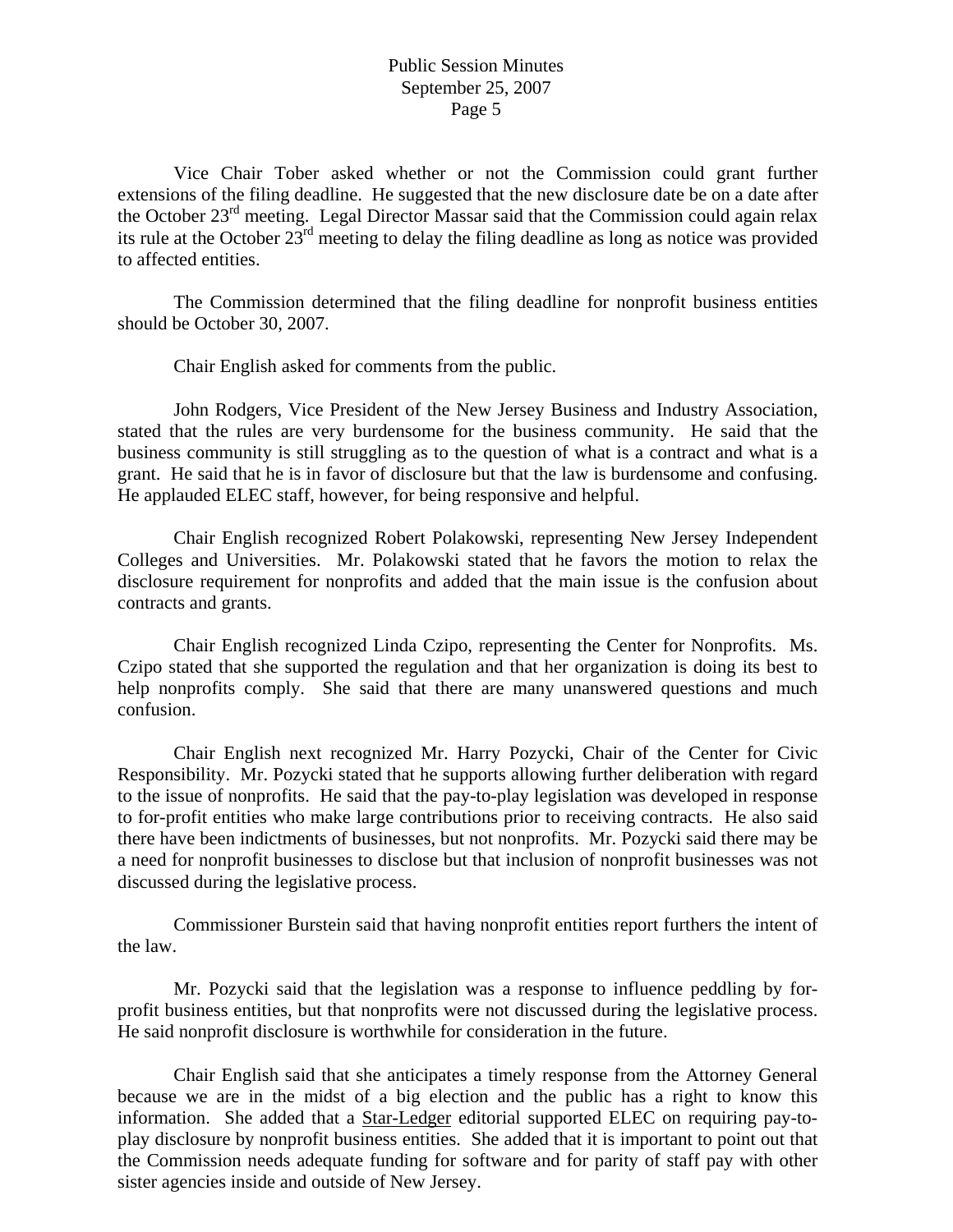Chair English stated that in the interest of comity between ELEC and the two other Executive Branch entities, she would support a delay of the filing deadline for nonprofit businesses to October 30, 2007.

 Commissioner Burstein amended his motion to relax disclosure for nonprofit entities until October 30, 2007. On a vote of 3-0, the Commission approved the motion.

### 5. Report of the 2007 Fair and Clean Elections Pilot Project

 Special Programs Director Amy Davis reported that advertisements have been running and will continue to run through September 30, 2007. She added that out of 20 candidates in Districts 14, 24, and 37, 15 are certified because they have raised a minimum of 400 qualifying contributions. Director Davis said that ballot statements with Spanish translations have been processed and forwarded to the applicable county clerks.

#### 6. Code of Ethics for Commissioners and Employees

 Consideration of the staff recommendations to supplement the State's Uniform Ethics Code was postponed until the next meeting of the Commission.

### 7. Executive Director's Report (Resumed)

 Executive Director Herrmann resumed his report and reviewed the Fall meeting schedule with the Commissioners:

- October 23, 2007 at 11:00 a.m. in Trenton;
- November 20, 2007 at 11:00 a.m. in Trenton; and
- December 18, 2007 at 11:00 a.m. in Trenton.

### 8. Resolution to go into Executive Session

 On a motion by Commissioner Burstein, seconded by Vice Chair Tober and passed by a vote of 3-0, the Commission resolved to go into Executive Session to discuss anticipated litigation and the following matters, which will become public as follows:

- A. Final Decision Recommendations in violation proceedings which will not become public. However, the Final Decisions resulting from those recommendations will become public not later than seven business days after mailing to the named respondents.
- B. Investigative Reports of possible violations, which reports will not become public. However, any complaint generated as the result of an Investigative Report will become public not later than seven business days after mailing to the named respondents.